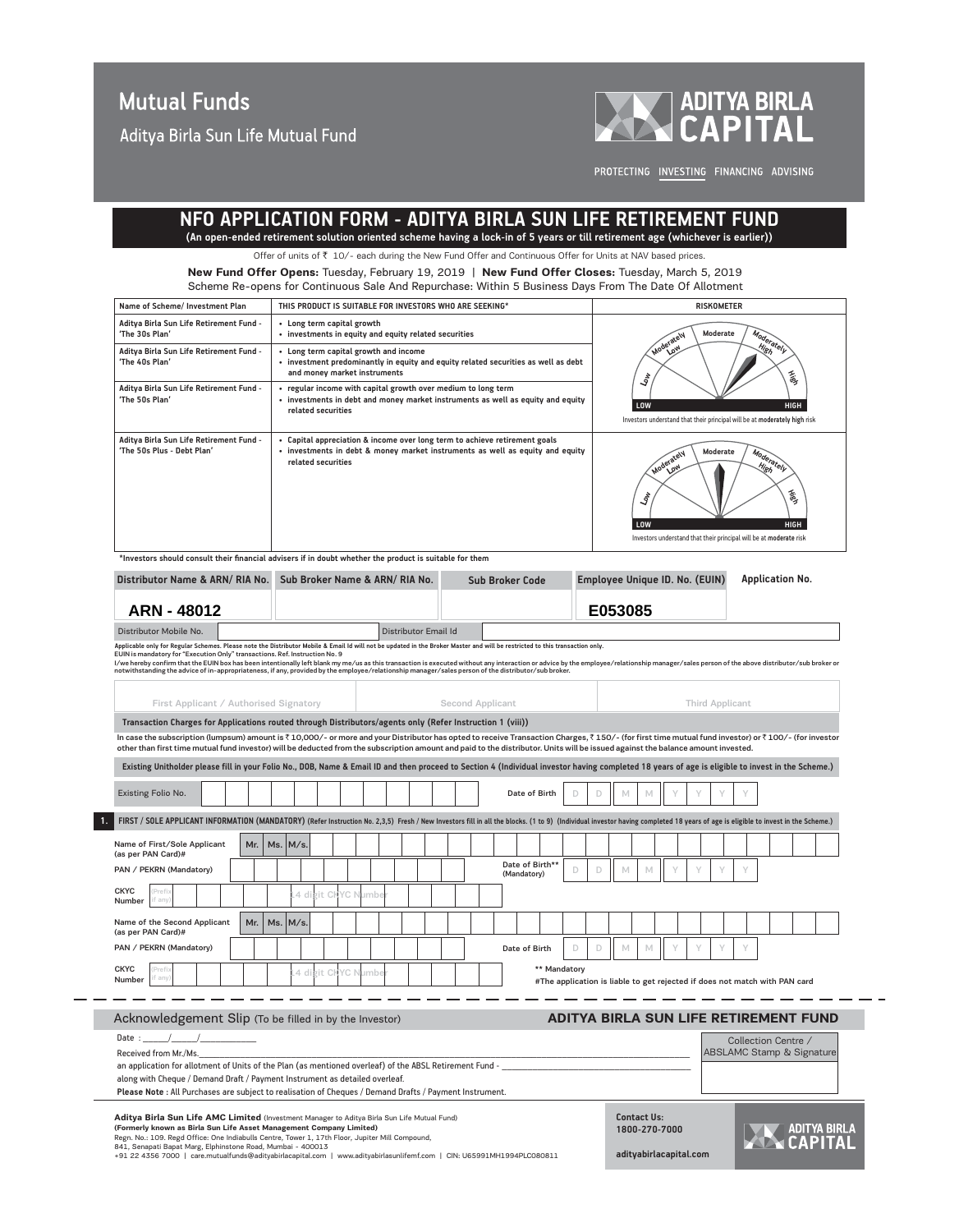|                                                                                                                                                                                                 |            |                                                 |                    |       |                |   |   |              |                   |                   |               |                  |             |             |                                                                              |             |                |                 |   |   |  | (Contd) |
|-------------------------------------------------------------------------------------------------------------------------------------------------------------------------------------------------|------------|-------------------------------------------------|--------------------|-------|----------------|---|---|--------------|-------------------|-------------------|---------------|------------------|-------------|-------------|------------------------------------------------------------------------------|-------------|----------------|-----------------|---|---|--|---------|
| Name of the Third Applicant<br>(as per PAN Card)#                                                                                                                                               | Mr.        | Ms. $M/s$ .                                     |                    |       |                |   |   |              |                   |                   |               |                  |             |             |                                                                              |             |                |                 |   |   |  |         |
| PAN / PEKRN (Mandatory)                                                                                                                                                                         |            |                                                 |                    |       |                |   |   |              |                   |                   | Date of Birth |                  | $\mathbb D$ | $\mathsf D$ | $\mathbb M$                                                                  | $\mathbb M$ | Y              | Y               | Y | Y |  |         |
| <b>CKYC</b><br>Prefix<br>any)<br>Number                                                                                                                                                         |            |                                                 | 4 digit CKYC Numbe |       |                |   |   |              |                   |                   |               |                  |             |             |                                                                              |             |                |                 |   |   |  |         |
| Name of the Poa Holder (as per PAN Card)#                                                                                                                                                       |            |                                                 |                    |       |                |   |   |              |                   |                   |               |                  |             |             |                                                                              |             |                |                 |   |   |  |         |
| Ms. $M/s$ .<br>Mr.                                                                                                                                                                              |            |                                                 |                    |       |                |   |   |              |                   |                   |               |                  |             |             |                                                                              |             |                |                 |   |   |  |         |
| PAN / PEKRN (Mandatory)                                                                                                                                                                         |            |                                                 |                    |       |                |   |   |              |                   | Nationality       |               |                  |             |             |                                                                              |             |                |                 |   |   |  |         |
| #The application is liable to get rejected if does not match with PAN card                                                                                                                      |            |                                                 |                    |       |                |   |   |              |                   |                   |               |                  |             |             |                                                                              |             |                |                 |   |   |  |         |
| <b>ISD CODE</b>                                                                                                                                                                                 |            |                                                 | TEL: OFF.          |       | S              | Т | D |              |                   |                   |               |                  |             |             |                                                                              |             |                |                 |   |   |  |         |
|                                                                                                                                                                                                 |            |                                                 | <b>TEL: RESI</b>   |       | S              | т | D |              |                   |                   |               |                  |             |             |                                                                              |             |                |                 |   |   |  |         |
| Tax Status [Please tick (√)] (Applicable for First / Sole Applicant)                                                                                                                            |            |                                                 |                    |       |                |   |   |              |                   |                   |               |                  |             |             |                                                                              |             |                |                 |   |   |  |         |
| Resident Individual                                                                                                                                                                             |            | $\Box$ NRI - NRO                                |                    |       | $\Box$ PIO/OCI |   |   |              | $\Box$ NRI - NRE  |                   |               |                  |             |             |                                                                              |             |                |                 |   |   |  |         |
| MODE OF HOLDING [Please tick (√)] (Please Refer Instruction No. 2(iii))                                                                                                                         |            |                                                 |                    |       |                |   |   | $\Box$ Joint |                   |                   | $\Box$ Single |                  |             |             | Anyone or Survivor (Default option is Anyone or survivor)                    |             |                |                 |   |   |  |         |
| MAILING ADDRESS OF FIRST / SOLE APPLICANT (P. O. Box Address is not sufficient. Please provide full address.)                                                                                   |            |                                                 |                    |       |                |   |   |              |                   |                   |               |                  |             |             |                                                                              |             |                |                 |   |   |  |         |
|                                                                                                                                                                                                 |            |                                                 |                    |       |                |   |   |              |                   |                   |               |                  |             |             |                                                                              |             |                |                 |   |   |  |         |
|                                                                                                                                                                                                 |            |                                                 |                    |       |                |   |   |              |                   |                   |               |                  |             |             |                                                                              |             |                |                 |   |   |  |         |
| <b>CITY</b>                                                                                                                                                                                     |            |                                                 |                    |       |                |   |   |              |                   |                   |               |                  |             |             |                                                                              |             |                |                 |   |   |  |         |
| <b>STATE</b>                                                                                                                                                                                    |            |                                                 |                    |       |                |   |   |              |                   |                   |               |                  |             |             |                                                                              |             | <b>PINCODE</b> |                 |   |   |  |         |
| OVERSEAS ADDRESS (Mandatory for NRI Applicant.)                                                                                                                                                 |            |                                                 |                    |       |                |   |   |              |                   |                   |               |                  |             |             |                                                                              |             |                |                 |   |   |  |         |
|                                                                                                                                                                                                 |            |                                                 |                    |       |                |   |   |              |                   |                   |               |                  |             |             |                                                                              |             |                |                 |   |   |  |         |
|                                                                                                                                                                                                 |            |                                                 |                    |       |                |   |   |              |                   |                   |               |                  |             |             |                                                                              |             |                |                 |   |   |  |         |
| <b>CITY</b>                                                                                                                                                                                     |            |                                                 |                    |       |                |   |   |              | <b>COUNTRY</b>    |                   |               |                  |             |             |                                                                              |             |                | <b>ZIP CODE</b> |   |   |  |         |
| GO GREEN [Please tick (√)] (Refer Instruction No. 11)                                                                                                                                           |            |                                                 |                    |       |                |   |   |              |                   |                   |               |                  |             |             |                                                                              |             |                |                 |   |   |  |         |
| SMS Transact   Online Access                                                                                                                                                                    |            | Mobile No.                                      |                    | $+91$ |                |   |   |              |                   |                   |               |                  |             |             | I/We would like to register for my/our SMS Transact and/<br>or Online Access |             |                |                 |   |   |  |         |
| Email Id                                                                                                                                                                                        |            |                                                 |                    |       |                |   |   |              |                   |                   |               |                  |             |             |                                                                              |             |                |                 |   |   |  |         |
| Default Communication mode is E-mail only, if you wish to receive following document(s) via physical mode: [Please tick (v')] [ Account Statement [ Annual Report [ Other Statutory Information |            |                                                 |                    |       |                |   |   |              |                   |                   |               |                  |             |             |                                                                              |             |                |                 |   |   |  |         |
| Facebook Id                                                                                                                                                                                     |            |                                                 |                    |       |                |   |   |              |                   | <b>Twitter Id</b> |               |                  |             |             |                                                                              |             |                |                 |   |   |  |         |
| BANK ACCOUNT DETAILS (Please note that as per SEBI Regulations it is mandatory for investors to provide their bank account details) Refer Instruction No. 3(A)                                  |            |                                                 |                    |       |                |   |   |              |                   |                   |               |                  |             |             |                                                                              |             |                |                 |   |   |  |         |
| Name of the Bank                                                                                                                                                                                |            |                                                 |                    |       |                |   |   |              |                   |                   |               |                  |             |             |                                                                              |             |                |                 |   |   |  |         |
| <b>Branch Address</b>                                                                                                                                                                           |            |                                                 |                    |       |                |   |   |              |                   |                   |               |                  |             |             |                                                                              |             |                |                 |   |   |  |         |
| Pin Code<br>Account No.                                                                                                                                                                         |            |                                                 |                    |       | City           |   |   |              |                   |                   |               |                  |             |             |                                                                              |             |                |                 |   |   |  |         |
| Account Type [Please tick (√)]                                                                                                                                                                  |            | □ SAVINGS □ CURRENT □ NRE □ NRO □ FCNR □ OTHERS |                    |       |                |   |   |              |                   |                   |               | (Please Specify) |             |             |                                                                              |             |                |                 |   |   |  |         |
| 11 Digit IFSC Code                                                                                                                                                                              |            |                                                 |                    |       |                |   |   |              | 9 Digit MICR Code |                   |               |                  |             |             |                                                                              |             |                |                 |   |   |  |         |
| TRIGGER FACILITY (10th of next month after the birthday of First/ Sole Applicant) (Switch will result in termination of Trigger Facility) (Refer Instruction No. 4)                             |            |                                                 |                    |       |                |   |   |              |                   |                   |               |                  |             |             |                                                                              |             |                |                 |   |   |  |         |
| <b>Trigger Facility Opt-in</b>                                                                                                                                                                  | $\Box$ Yes |                                                 | $\Box$ No          |       |                |   |   |              |                   |                   |               |                  |             |             |                                                                              |             |                |                 |   |   |  |         |
|                                                                                                                                                                                                 |            |                                                 |                    |       |                |   |   |              |                   |                   |               |                  |             |             |                                                                              |             |                |                 |   |   |  |         |

Investors opting for this facility will be able to automatically shift/switch their investments from one plan to the other based on the age of the investor. For example, if the investor has<br>availed the trigger facility and

| <b>Particulars</b>                                                 | ADITYA BIRLA SUN LIFE RETIREMENT FUND |                              |
|--------------------------------------------------------------------|---------------------------------------|------------------------------|
| Aditya Birla Sun Life Retirement Fund - 'The 30s Plan'             | <b>Regular Plan</b>                   | Currently, the Scheme offers |
| Aditya Birla Sun Life Retirement Fund - 'The 40s Plan'             | <b>Regular Plan</b>                   | Growth                       |
| Aditya Birla Sun Life Retirement Fund - 'The 50s Plan'             | <b>Regular Plan</b>                   | Dividend Payout and          |
| Aditya Birla Sun Life Retirement Fund - 'The 50s Plus - Debt Plan' | <b>Regular Plan</b>                   | Reinvestment Facility.       |
| Cheque / DD / Payment Instrument No.                               | Cheque / DD / Payment Instrument Date | Amount in Figures (₹)        |
| Drawn on (Name of Bank and Branch)                                 |                                       |                              |

In case of valid application received without indicating choice between options under the scheme, the same shall be considered as Growth Option and processed accordingly.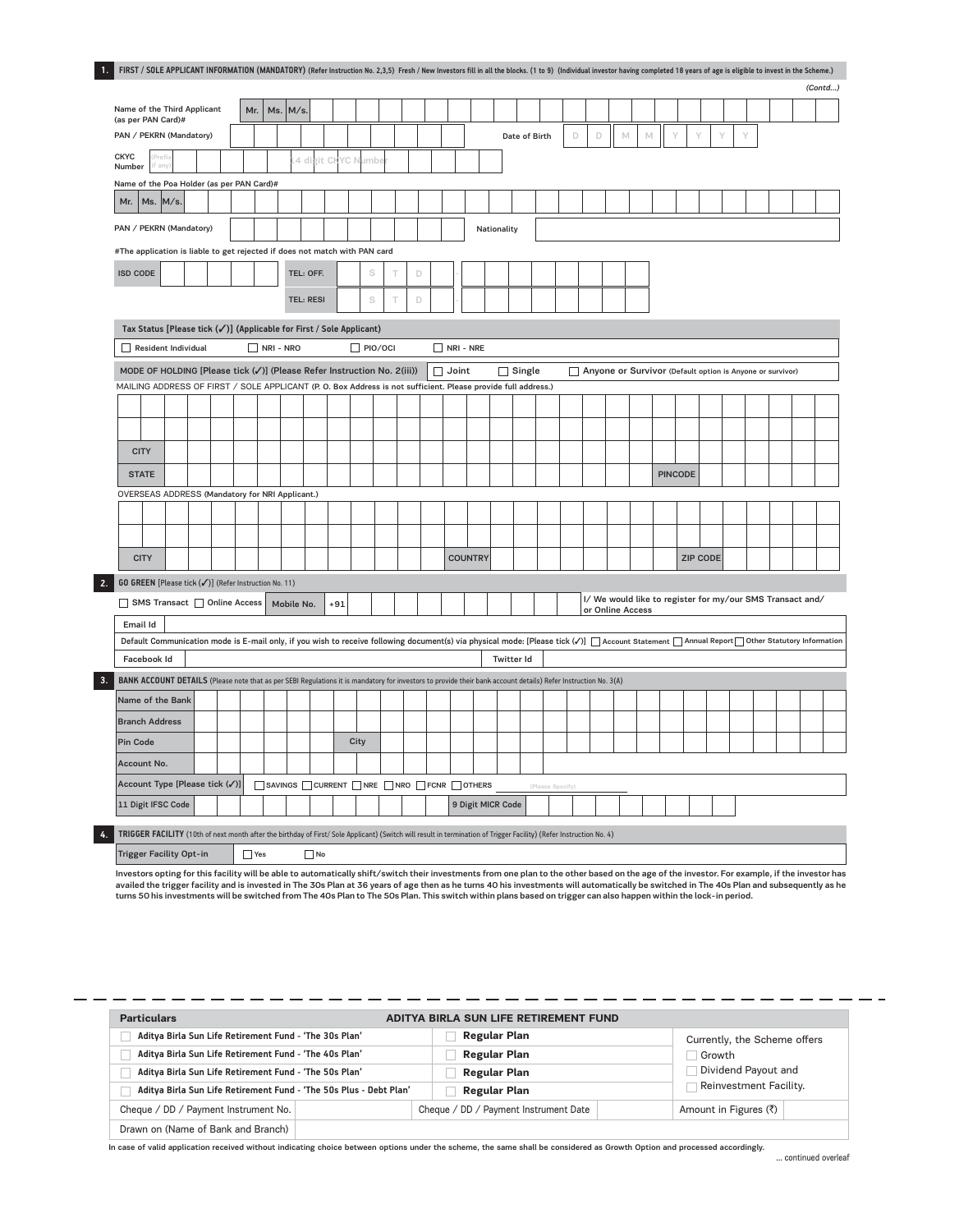|           | <b>INVESTMENT DETAILS</b> [Please tick $(\checkmark)$ ] (Refer Instruction No. 6, 9 & 10) (If this section is left blank, only folio will be created)<br>Single cheque/ demand draft must be issued for multiple investment drawn in favour of Aditya Birla Sun Life Retirement Fund and the instrument should be crossed "A/c Payee Only".<br>Please write appropriate scheme name as well as the Plan/Option/Sub Option |                                                                             |                                 |                         |                                    |         |                                            |                                                                                                                                       |                     |                                   |                                                |  |
|-----------|---------------------------------------------------------------------------------------------------------------------------------------------------------------------------------------------------------------------------------------------------------------------------------------------------------------------------------------------------------------------------------------------------------------------------|-----------------------------------------------------------------------------|---------------------------------|-------------------------|------------------------------------|---------|--------------------------------------------|---------------------------------------------------------------------------------------------------------------------------------------|---------------------|-----------------------------------|------------------------------------------------|--|
| s.<br>No. | Cheque / DD Favouring<br>Scheme Name* (refer Instruction 6)                                                                                                                                                                                                                                                                                                                                                               |                                                                             | Plan                            | Option                  | Amount<br>Invested $(\bar{\zeta})$ |         |                                            | Cheque/DD No./UTR No.<br>(in case of NEFT/RTGS)                                                                                       | Cheaue<br>Date      | <b>DD</b><br>Charges <sup>^</sup> | <b>Net Amount</b><br>Paid $(\overline{\zeta})$ |  |
|           |                                                                                                                                                                                                                                                                                                                                                                                                                           |                                                                             | <b>V</b> Regular                | Growth                  |                                    |         |                                            |                                                                                                                                       |                     |                                   |                                                |  |
| 1.        | Aditya Birla Sun Life Retirement                                                                                                                                                                                                                                                                                                                                                                                          |                                                                             |                                 | Dividend Payout         |                                    |         |                                            |                                                                                                                                       |                     |                                   |                                                |  |
|           | Fund - 'The 30s Plan'                                                                                                                                                                                                                                                                                                                                                                                                     |                                                                             |                                 | □ Dividend Reinvestment |                                    |         |                                            |                                                                                                                                       |                     |                                   |                                                |  |
|           |                                                                                                                                                                                                                                                                                                                                                                                                                           |                                                                             |                                 | Growth                  |                                    |         |                                            |                                                                                                                                       |                     |                                   |                                                |  |
| 2.        | Aditya Birla Sun Life Retirement                                                                                                                                                                                                                                                                                                                                                                                          |                                                                             | Regular                         | □ Dividend Payout       |                                    |         |                                            |                                                                                                                                       |                     |                                   |                                                |  |
|           | Fund - 'The 40s Plan'                                                                                                                                                                                                                                                                                                                                                                                                     |                                                                             |                                 | Dividend Reinvestment   |                                    |         |                                            |                                                                                                                                       |                     |                                   |                                                |  |
|           |                                                                                                                                                                                                                                                                                                                                                                                                                           |                                                                             |                                 |                         |                                    |         |                                            |                                                                                                                                       |                     |                                   |                                                |  |
|           | Aditya Birla Sun Life Retirement                                                                                                                                                                                                                                                                                                                                                                                          |                                                                             | Regular                         | Growth                  |                                    |         |                                            |                                                                                                                                       |                     |                                   |                                                |  |
| 3.        | Fund - 'The 50s Plan'                                                                                                                                                                                                                                                                                                                                                                                                     |                                                                             |                                 | Dividend Payout         |                                    |         |                                            |                                                                                                                                       |                     |                                   |                                                |  |
|           |                                                                                                                                                                                                                                                                                                                                                                                                                           |                                                                             |                                 | Dividend Reinvestment   |                                    |         |                                            |                                                                                                                                       |                     |                                   |                                                |  |
|           |                                                                                                                                                                                                                                                                                                                                                                                                                           |                                                                             | Regular                         | Growth                  |                                    |         |                                            |                                                                                                                                       |                     |                                   |                                                |  |
| 4.        | Aditya Birla Sun Life Retirement<br>Fund - 'The 50s Plus - Debt Plan'                                                                                                                                                                                                                                                                                                                                                     |                                                                             |                                 | Dividend Payout         |                                    |         |                                            |                                                                                                                                       |                     |                                   |                                                |  |
|           |                                                                                                                                                                                                                                                                                                                                                                                                                           |                                                                             |                                 | Dividend Reinvestment   |                                    |         |                                            |                                                                                                                                       |                     |                                   |                                                |  |
|           | Drawn on Bank/Branch:                                                                                                                                                                                                                                                                                                                                                                                                     |                                                                             |                                 |                         |                                    |         | $\overline{\phantom{a}}$ A/c no.           |                                                                                                                                       |                     | $\_\$ A/c Type: $\_\$             |                                                |  |
|           | <b>KYC DETAILS (Mandatory)</b><br><b>OCCUPATION</b> [Please tick $(\checkmark)$ ]                                                                                                                                                                                                                                                                                                                                         |                                                                             |                                 |                         |                                    |         |                                            |                                                                                                                                       |                     |                                   |                                                |  |
|           | <b>FIRST APPLICANT</b>                                                                                                                                                                                                                                                                                                                                                                                                    |                                                                             |                                 |                         |                                    |         |                                            | □ Private Sector Service □ Public Sector Service □ Government Service □ Business □ Professional □ Agriculturist □ Retired □ Housewife |                     |                                   |                                                |  |
|           |                                                                                                                                                                                                                                                                                                                                                                                                                           | Sole Proprietor                                                             |                                 | Forex Dealer            |                                    |         |                                            |                                                                                                                                       |                     |                                   |                                                |  |
|           | <b>SECOND APPLICANT</b>                                                                                                                                                                                                                                                                                                                                                                                                   |                                                                             |                                 |                         |                                    |         |                                            | Private Sector Service   Public Sector Service   Government Service   Business   Professional   Agriculturist   Retired   Housewife   |                     |                                   |                                                |  |
|           |                                                                                                                                                                                                                                                                                                                                                                                                                           | Sole Proprietor                                                             |                                 | Forex Dealer            |                                    |         |                                            | □ Private Sector Service □ Public Sector Service □ Government Service □ Business □ Professional □ Agriculturist □ Retired □ Housewife |                     |                                   |                                                |  |
|           | THIRD APPLICANT                                                                                                                                                                                                                                                                                                                                                                                                           | Sole Proprietor                                                             |                                 | Forex Dealer            |                                    |         |                                            |                                                                                                                                       |                     |                                   |                                                |  |
|           | GROSS ANNUAL INCOME [Please tick (√)]                                                                                                                                                                                                                                                                                                                                                                                     |                                                                             |                                 |                         |                                    |         |                                            |                                                                                                                                       |                     |                                   |                                                |  |
|           |                                                                                                                                                                                                                                                                                                                                                                                                                           | Below 1 Lac 1 -5 Lacs 5 -10 Lacs 10-25 Lacs 5 > 25 Lacs - 1 Crore > 1 Crore |                                 |                         |                                    |         |                                            |                                                                                                                                       |                     |                                   |                                                |  |
|           | <b>FIRST APPLICANT</b>                                                                                                                                                                                                                                                                                                                                                                                                    |                                                                             |                                 |                         |                                    |         |                                            | D<br>D<br>_ as on                                                                                                                     | M<br>M              |                                   | [Not older than 1 year]                        |  |
|           | <b>SECOND APPLICANT</b>                                                                                                                                                                                                                                                                                                                                                                                                   |                                                                             |                                 |                         |                                    |         |                                            | Below 1 Lac 1 -5 Lacs 5 -10 Lacs 10 - 25 Lacs 5 - 25 Lacs - 1 Crore 5 - 1 Crore OR Net Worth                                          |                     |                                   |                                                |  |
|           | THIRD APPLICANT                                                                                                                                                                                                                                                                                                                                                                                                           |                                                                             |                                 |                         |                                    |         |                                            | Below 1 Lac 1 -5 Lacs 5 -10 Lacs 10-25 Lacs 5 > 25 Lacs - 1 Crore 5 > 1 Crore OR Net Worth ____                                       |                     |                                   |                                                |  |
|           | <b>For Individuals</b>                                                                                                                                                                                                                                                                                                                                                                                                    |                                                                             |                                 |                         |                                    |         |                                            |                                                                                                                                       |                     |                                   |                                                |  |
|           |                                                                                                                                                                                                                                                                                                                                                                                                                           |                                                                             | I am Politically Exposed Person |                         |                                    |         | I am Related to Politically Exposed Person |                                                                                                                                       |                     | <b>Not Applicable</b>             |                                                |  |
|           | <b>Sole/First Applicant</b>                                                                                                                                                                                                                                                                                                                                                                                               |                                                                             | $\Box$                          |                         |                                    |         | ⊔                                          |                                                                                                                                       |                     | $\mathbf{I}$                      |                                                |  |
|           | <b>Second Applicant</b>                                                                                                                                                                                                                                                                                                                                                                                                   |                                                                             | $\Box$                          |                         |                                    |         | □                                          |                                                                                                                                       |                     | □                                 |                                                |  |
|           | <b>Third Applicant</b>                                                                                                                                                                                                                                                                                                                                                                                                    |                                                                             |                                 |                         |                                    |         |                                            |                                                                                                                                       |                     |                                   |                                                |  |
|           |                                                                                                                                                                                                                                                                                                                                                                                                                           |                                                                             |                                 |                         |                                    |         |                                            |                                                                                                                                       |                     |                                   |                                                |  |
|           | DEMAT ACCOUNT DETAILS (OPTIONAL) (Please ensure that the sequence of names as mentioned in the application form matches with that of the A/c. held with the depository participant.) Refer Instruction No. 3(B)                                                                                                                                                                                                           |                                                                             |                                 |                         | DPID No.:                          | N<br>Ι. |                                            |                                                                                                                                       | Beneficiary A/c No. |                                   |                                                |  |
|           | CDSL: Depository Participant Name: ___                                                                                                                                                                                                                                                                                                                                                                                    |                                                                             |                                 |                         |                                    |         | Beneficiary A/c No.                        |                                                                                                                                       |                     |                                   |                                                |  |
|           | Enclosed: Client Master   Transaction/ Statement Copy/ DIS Copy                                                                                                                                                                                                                                                                                                                                                           |                                                                             |                                 |                         |                                    |         |                                            |                                                                                                                                       |                     |                                   |                                                |  |
|           |                                                                                                                                                                                                                                                                                                                                                                                                                           |                                                                             |                                 |                         |                                    |         |                                            |                                                                                                                                       |                     |                                   |                                                |  |
|           | <b>NOMINATION DETAILS (Mandatory)</b> (Refer Instruction No. 8)                                                                                                                                                                                                                                                                                                                                                           |                                                                             |                                 |                         |                                    |         |                                            |                                                                                                                                       |                     |                                   |                                                |  |
|           |                                                                                                                                                                                                                                                                                                                                                                                                                           |                                                                             |                                 |                         | Applicant's Relationship           |         | Guardian Name (in case of Minor)           |                                                                                                                                       | <b>Allocation %</b> |                                   | Nominee/ Guardian Signature                    |  |
|           |                                                                                                                                                                                                                                                                                                                                                                                                                           |                                                                             | Nominee Name and Address        |                         | with the Nominee                   |         |                                            |                                                                                                                                       |                     |                                   |                                                |  |
|           | Nominee 1                                                                                                                                                                                                                                                                                                                                                                                                                 |                                                                             |                                 |                         |                                    |         |                                            |                                                                                                                                       |                     |                                   |                                                |  |
|           | Nominee 2                                                                                                                                                                                                                                                                                                                                                                                                                 |                                                                             |                                 |                         |                                    |         |                                            |                                                                                                                                       |                     |                                   |                                                |  |

 $-$ 

 $-$ 

 $-- \rightarrow --$ 

 $=$   $-$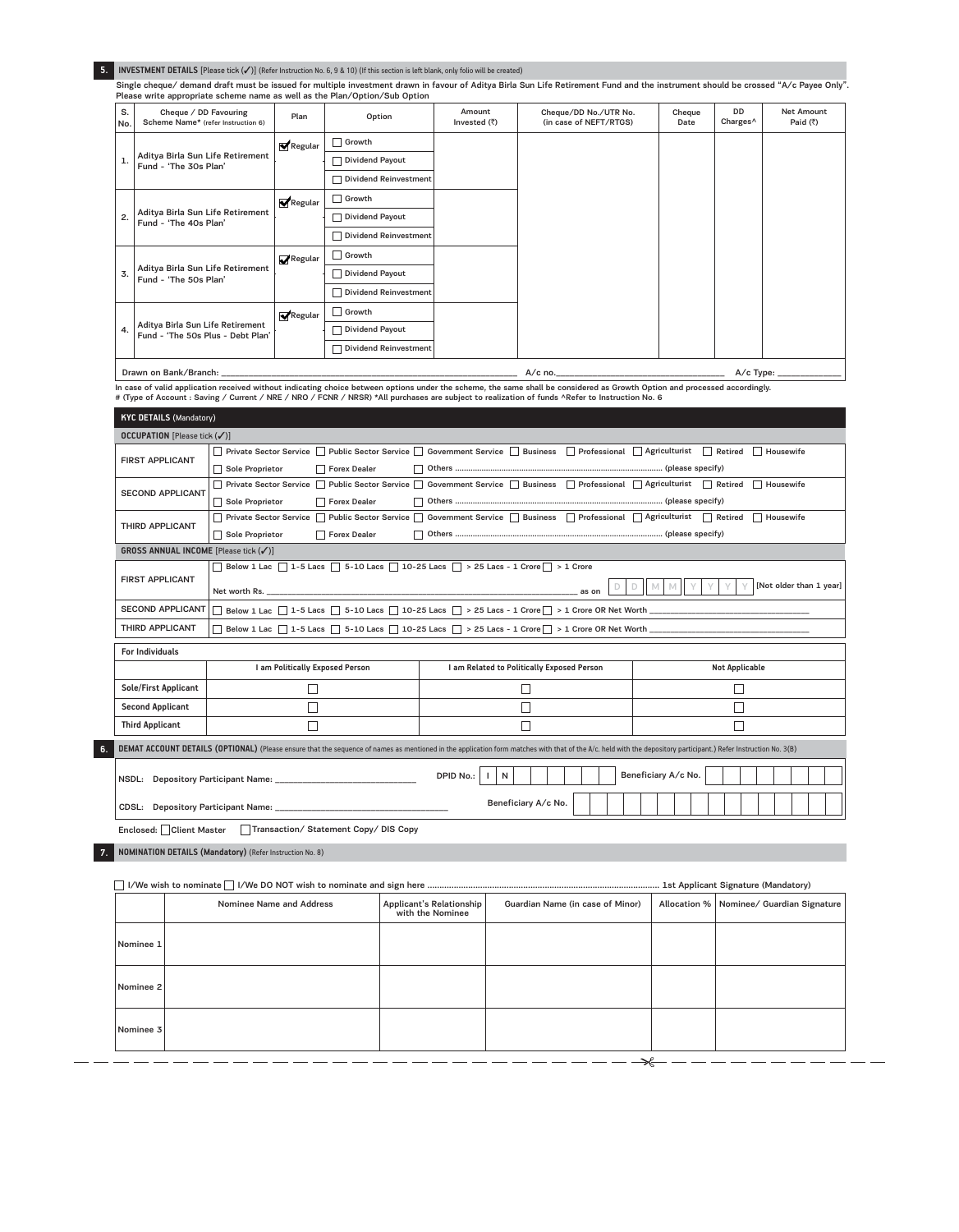### The below information is required for all applicant(s)

Address Type: | Residential or Business | Residential | Business | Registered Office (for address mentioned in form/existing address appearing in Folio)

Is the applicant(s) Country of Birth / Citizenship / Nationality / Tax Residency other than India?  $\Box$  Yes  $\n **No**\n$ 

If Yes, please provide the following information [mandatory]

Please indicate all countries in which you are resident for tax purposes and the associated Tax Reference Numbers below.

| Category                                                     | <b>First Applicant</b> | <b>Second Applicant</b> | <b>Third Applicant</b> |
|--------------------------------------------------------------|------------------------|-------------------------|------------------------|
| Name of Applicant                                            |                        |                         |                        |
| Place/ City of Birth                                         |                        |                         |                        |
| <b>Country of Birth</b>                                      |                        |                         |                        |
| Country of Tax Residency#                                    |                        |                         |                        |
| Tax Payer Ref. ID No^                                        |                        |                         |                        |
| <b>Identification Type</b><br>[TIN or other, please specify] |                        |                         |                        |
| Country of Tax Residency 2                                   |                        |                         |                        |
| Tax Payer Ref. ID No. 2                                      |                        |                         |                        |
| <b>Identification Type</b><br>[TIN or other, please specify] |                        |                         |                        |
| Country of Tax Residency 3                                   |                        |                         |                        |
| Tax Payer Ref. ID No. 3                                      |                        |                         |                        |
| <b>Identification Type</b><br>[TIN or other, please specify] |                        |                         |                        |

#To also include USA, where the individual is a citizen/green card holder of USA. ^In case Tax Identification Number is not available, kindly provide its functional equivalent.

Date

**9. DECLARATION(S) & SIGNATURE(S)** (Refer Instruction No. 1)

To,

The Trustee,

Aditya Birla Sun Life AMC Ltd.

Having read and understood the contents of the Statement of Additional Information / Scheme Information Document of the Scheme, I/We hereby apply for units of the scheme and agree to abide by the terms, conditions, rules and regulations governing the scheme. I/We hereby declare that the amount invested in the scheme is through legitimate sources only and does not involve and is not designed for the purpose of the contravention of any Act, Rules, Regulations, Notifications or Directions of the provisions of the Income Tax Act, Anti Money Laundering Laws, Anti Corruption Laws or any other applicable laws enacted by the government of India from time to time. I/We have understood the details of the scheme & I/we have not received nor have been induced by any rebate or gifts, directly or indirectly in making this investment.

For NRIs only: I/We confirm that I am/we are Non Residents of Indian Nationality/Origin and that I/we have remitted funds from abroad through approved banking channels or from funds in my/our Non-Resident External/Non-Resident Ordinary/FCNR account. (Refer Inst. No. 6)

I/We confirm that details provided by me/us are true and correct.\*\*

I have voluntarily subscribed to the on-line access for transacting through the internet facility provided by Aditya Birla Sun Life AMC Ltd. (Investment Manager of Aditya Birla Sun Life Mutual Fund) and confirm of having read, understood and agree to abide the terms and conditions for availing of the internet facility more particularly mentioned on the website www.adityabirlacapital.com and hereby undertake to be bound by the same. I further undertake to discharge the obligations cast on me and shall not at any time deny or repudiate the on-line transactions effected by me and I shall be solely liable for all the costs and consequences thereof.

The ARN holder has disclosed to me/us all the commissions (in the form of trail commission or any other mode), payable to him for the different competing Schemes of various Mutual Funds from amongst which the Scheme is being recommended to me/us.

"I / We acknowledge that the RIA has entered into an agreement with the AMC / MF for accepting transaction feeds under the code. I / We hereby indemnify, defend and hold harmless the AMC / MF against any regulatory action, damage or liability that they may suffer, incur or become subject to in connection therewith or arising from sharing, disclosing and transferring of the aforesaid information."

I/We hereby provide my /our consent in accordance with Aadhaar Act, 2016 and regulations made thereunder, for (i) collecting, storing and usage (ii) validating/authenticating and (ii) updating my/our Aadhaar number(s) in accordance with the Aadhaar Act, 2016 (and regulations made thereunder) and PMLA.

I/We hereby provide my/our consent for sharing/disclosing of my Aadhaar number(s) including demographic information with the asset management companies of SEBI registered mutual fund and their Registrar and Transfer Agent (RTA) for the purpose of updating the same in my/our folios.

FATCA & CRS Declaration: I/ We have understood the information requirements of this Form (read along with FATCA & CRS Instructions) and hereby confirm that the information provided by me/ us on this Form is true, correct, and complete. I/ We also confirm that I/ We have read and understood the FATCA & CRS Terms and Conditions and hereby accept the same. (Refer  $Inst$  No. 14)

Signature of First Applicant / Authorised Signatory Signature of Second Applicant Signature of Third Applicant

# **CONFIRMATION CLAUSE**

I/We hereby give consent to the Company or its Authorized Agents and third party service providers to use information/data provided by me to contact me through any channel of communication including but not limited to email, telephone, sms, etc. and further authorise the disclosure of the information contained herein to its affiliates/group companies or their Authorized Agents or Third Party Service Providers in order to provide information and updates to me on various financial and investment products and offering of other services. I/We agree that all personal or transactional related information collected/provided by me can be shared/transferred and disclosed with the above mentioned parties including with any regulatory, statutory or judicial authorities for compliance with any law or regulation in accordance with privacy policy as available at the website of the Company.  $\Box$  Yes  $\Box$  No

## **VALUE ADD**

I/We am/are interested in knowing my/our credit score and am/are happy to receive help in this regard.

\_ \_ \_ \_ \_ \_ \_ \_ \_

I / We hereby provide my consent to :-

2. Aditya Birla Sun Life AMC Limited and its group companies & associates to conduct a background check either by their employees or through any third party vendor.  $\Box$  Yes  $\Box$  No

<sup>1.</sup> Aditya Birla Sun Life AMC Limited and its group companies & associates to conduct check on my/our credit information with any of the credit bureau.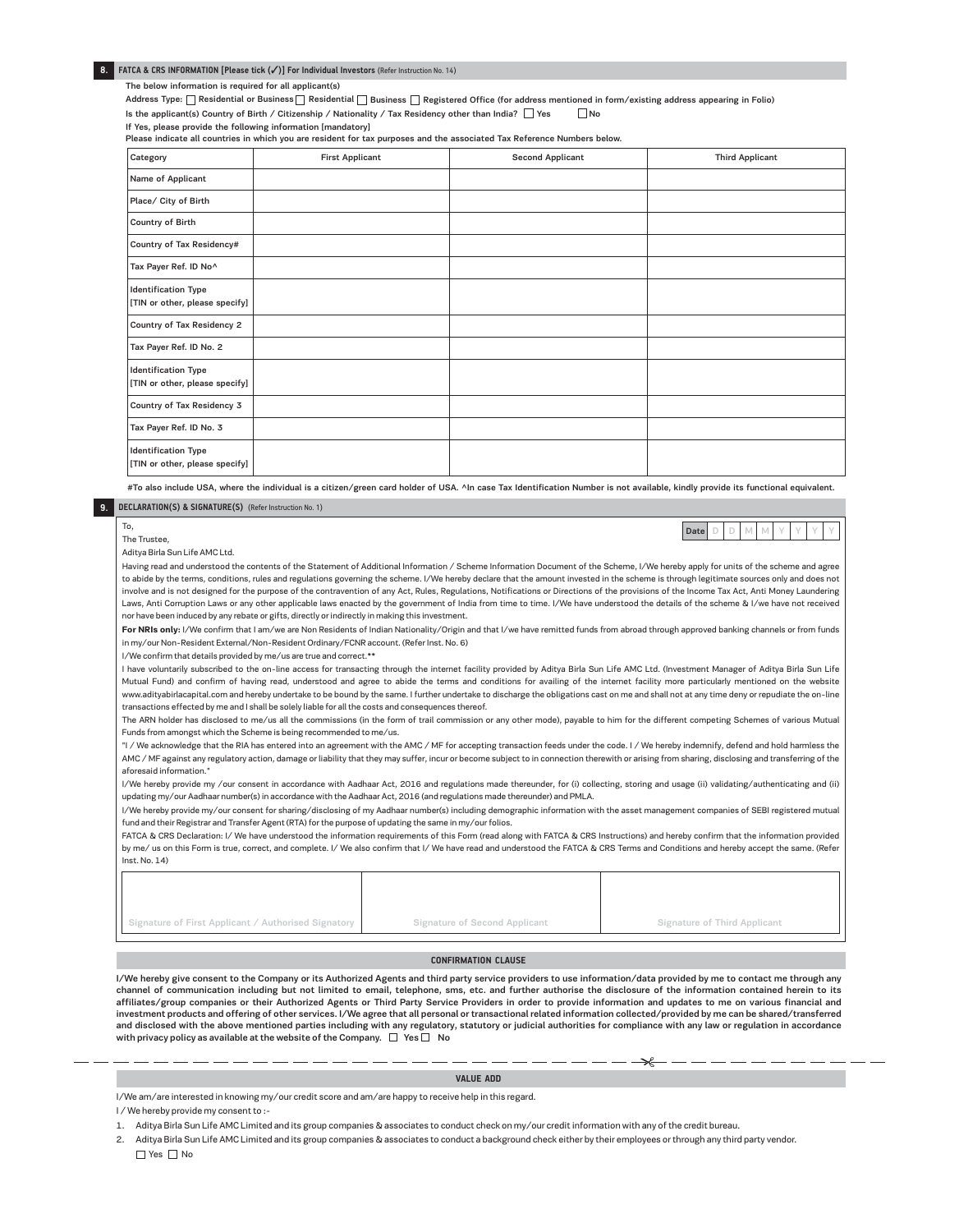**THIS PAGE IS INTENTIONALLY LEFT BLANK**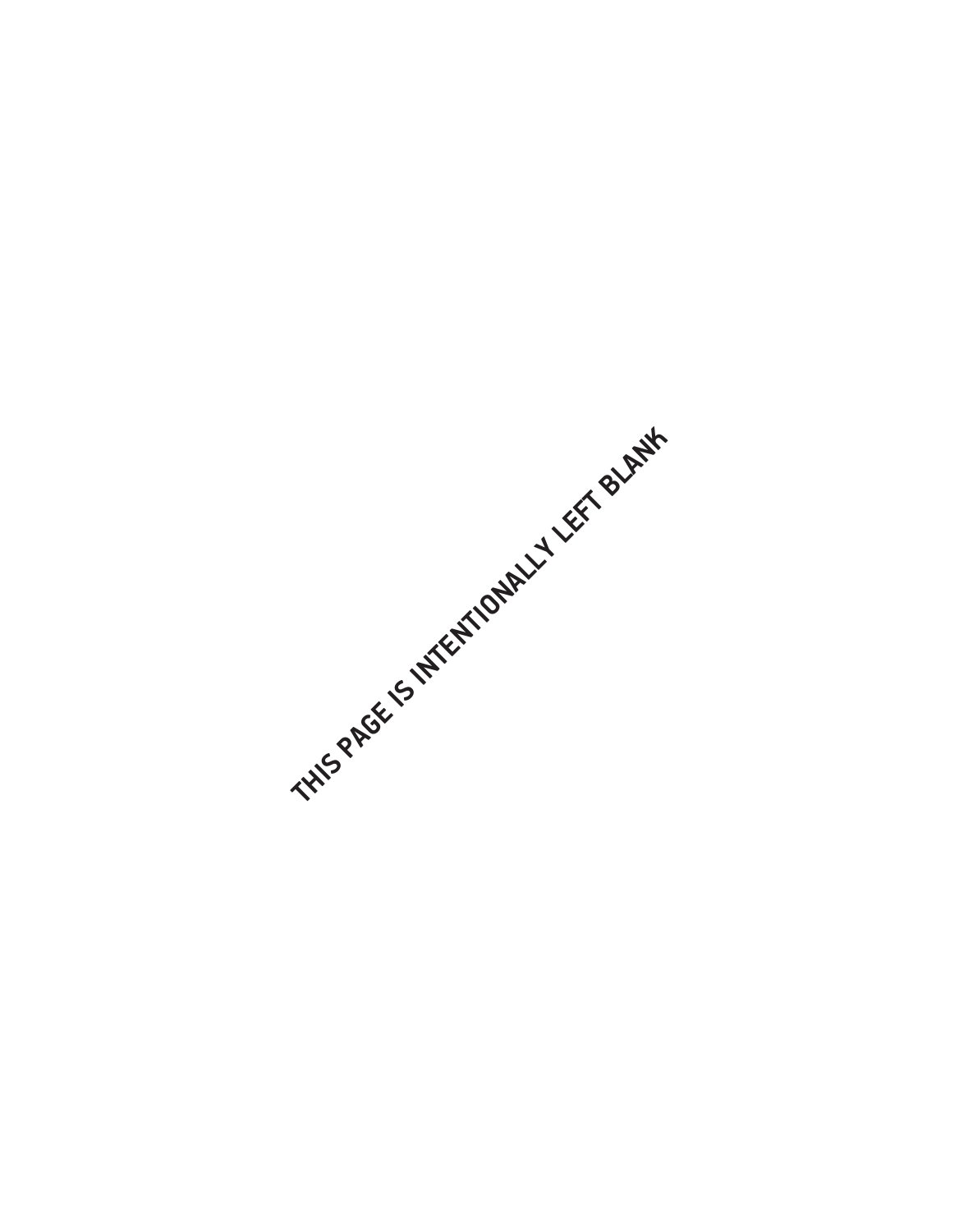# SIP FACILITY APPLICATION FORM - ADITYA BIRLA SUN LIFE RETIREMENT FUND

(An open-ended retirement solution oriented scheme having a lock-in of 5 years or till retirement age (whichever is earlier))

# **Your Investment for your Retirement**

| (PLEASE READ THE INSTRUCTIONS BEFORE FILLING UP THE FORM.) |  |  |
|------------------------------------------------------------|--|--|
|------------------------------------------------------------|--|--|

|                                                                                | Distributor Name & ARN/RIA No.                                                                                                                                                                                                                                                                                                                                                                                                                                                                                                                                                                                                                                                                                                                                                                                                                                                                                                                                                                                                                                                                                                                                                                                                                                                                                                                                                                                                                                                                                                                                                                                                                                                                                                                     |                             | Sub Broker Name & ARN/RIA No.                                             |                                                       |                    | <b>Sub Broker Code</b>              |                                                                   |                  |                       | Employee Unique ID. No. (EUIN)                                                                                           |                  |
|--------------------------------------------------------------------------------|----------------------------------------------------------------------------------------------------------------------------------------------------------------------------------------------------------------------------------------------------------------------------------------------------------------------------------------------------------------------------------------------------------------------------------------------------------------------------------------------------------------------------------------------------------------------------------------------------------------------------------------------------------------------------------------------------------------------------------------------------------------------------------------------------------------------------------------------------------------------------------------------------------------------------------------------------------------------------------------------------------------------------------------------------------------------------------------------------------------------------------------------------------------------------------------------------------------------------------------------------------------------------------------------------------------------------------------------------------------------------------------------------------------------------------------------------------------------------------------------------------------------------------------------------------------------------------------------------------------------------------------------------------------------------------------------------------------------------------------------------|-----------------------------|---------------------------------------------------------------------------|-------------------------------------------------------|--------------------|-------------------------------------|-------------------------------------------------------------------|------------------|-----------------------|--------------------------------------------------------------------------------------------------------------------------|------------------|
| ARN - 48012                                                                    |                                                                                                                                                                                                                                                                                                                                                                                                                                                                                                                                                                                                                                                                                                                                                                                                                                                                                                                                                                                                                                                                                                                                                                                                                                                                                                                                                                                                                                                                                                                                                                                                                                                                                                                                                    |                             |                                                                           |                                                       |                    |                                     |                                                                   |                  |                       | E053085                                                                                                                  |                  |
|                                                                                | EUIN is mandatory for "Execution Only" transactions. Ref. Instruction No. B-3<br>I/we hereby confirm that the EUIN box has been intentionally left blank my me/us as this transaction is executed without any interaction or advice by the employee/relationship manager/sales person<br>of the above distributor/sub broker or notwithstanding the advice of in-appropriateness, if any, provided by the employee/relationship manager/sales person of the distributor/sub broker.                                                                                                                                                                                                                                                                                                                                                                                                                                                                                                                                                                                                                                                                                                                                                                                                                                                                                                                                                                                                                                                                                                                                                                                                                                                                |                             |                                                                           |                                                       |                    |                                     |                                                                   |                  |                       |                                                                                                                          |                  |
|                                                                                | First Applicant / Authorised Signatory                                                                                                                                                                                                                                                                                                                                                                                                                                                                                                                                                                                                                                                                                                                                                                                                                                                                                                                                                                                                                                                                                                                                                                                                                                                                                                                                                                                                                                                                                                                                                                                                                                                                                                             |                             |                                                                           | Second Applicant                                      |                    |                                     |                                                                   |                  |                       | Third Applicant                                                                                                          |                  |
|                                                                                | Transaction Charges for Applications routed through Distributors/agents only (Refer Instruction B-7)                                                                                                                                                                                                                                                                                                                                                                                                                                                                                                                                                                                                                                                                                                                                                                                                                                                                                                                                                                                                                                                                                                                                                                                                                                                                                                                                                                                                                                                                                                                                                                                                                                               |                             |                                                                           |                                                       |                    |                                     |                                                                   |                  |                       |                                                                                                                          |                  |
| <b>Existing Investor Folio No.</b>                                             | In case the subscription (lumpsum) amount is ₹10,000/- or more and your Distributor has opted to receive Transaction Charges, ₹150/- (for first time mutual fund investor) or ₹100/- (for investor<br>other than first time mutual fund investor) will be deducted from the subscription amount and paid to the distributor. Units will be issued against the balance amount invested.                                                                                                                                                                                                                                                                                                                                                                                                                                                                                                                                                                                                                                                                                                                                                                                                                                                                                                                                                                                                                                                                                                                                                                                                                                                                                                                                                             |                             | <b>Application No.</b>                                                    |                                                       |                    |                                     |                                                                   |                  | Date                  | D                                                                                                                        |                  |
|                                                                                | FIRST / SOLE APPLICANT INFORMATION (MANDATORY)                                                                                                                                                                                                                                                                                                                                                                                                                                                                                                                                                                                                                                                                                                                                                                                                                                                                                                                                                                                                                                                                                                                                                                                                                                                                                                                                                                                                                                                                                                                                                                                                                                                                                                     |                             |                                                                           |                                                       |                    |                                     |                                                                   |                  |                       |                                                                                                                          |                  |
| NAME OF FIRST / SOLE APPLICANT                                                 | Mr. Ms. M/s.                                                                                                                                                                                                                                                                                                                                                                                                                                                                                                                                                                                                                                                                                                                                                                                                                                                                                                                                                                                                                                                                                                                                                                                                                                                                                                                                                                                                                                                                                                                                                                                                                                                                                                                                       |                             |                                                                           |                                                       |                    |                                     |                                                                   |                  |                       |                                                                                                                          |                  |
| Date of Birth*                                                                 | D<br>D<br>M                                                                                                                                                                                                                                                                                                                                                                                                                                                                                                                                                                                                                                                                                                                                                                                                                                                                                                                                                                                                                                                                                                                                                                                                                                                                                                                                                                                                                                                                                                                                                                                                                                                                                                                                        | M                           |                                                                           | (*MANDATORY)                                          |                    |                                     |                                                                   |                  |                       |                                                                                                                          |                  |
| <b>INVESTMENT DETAILS (Refer Instruction A)</b><br>2.                          |                                                                                                                                                                                                                                                                                                                                                                                                                                                                                                                                                                                                                                                                                                                                                                                                                                                                                                                                                                                                                                                                                                                                                                                                                                                                                                                                                                                                                                                                                                                                                                                                                                                                                                                                                    |                             |                                                                           |                                                       |                    |                                     |                                                                   |                  |                       |                                                                                                                          | (*MANDATORY)     |
| <b>SCHEME NAME</b>                                                             | Aditya Birla Sun Life Retirement Fund -<br>'The 30s Plan'                                                                                                                                                                                                                                                                                                                                                                                                                                                                                                                                                                                                                                                                                                                                                                                                                                                                                                                                                                                                                                                                                                                                                                                                                                                                                                                                                                                                                                                                                                                                                                                                                                                                                          |                             | 'The 40s Plan'                                                            | Aditya Birla Sun Life Retirement Fund -               |                    |                                     | Aditya Birla Sun Life Retirement Fund -<br>'The 50s Plan'         |                  |                       | Aditya Birla Sun Life Retirement Fund -<br>'The 50s Plus - Debt Plan'                                                    |                  |
| <b>PLAN</b>                                                                    | Regular Plan                                                                                                                                                                                                                                                                                                                                                                                                                                                                                                                                                                                                                                                                                                                                                                                                                                                                                                                                                                                                                                                                                                                                                                                                                                                                                                                                                                                                                                                                                                                                                                                                                                                                                                                                       |                             | Regular Plan                                                              |                                                       |                    | Regular Plan                        |                                                                   |                  |                       | Regular Plan                                                                                                             |                  |
| <b>OPTION</b>                                                                  |                                                                                                                                                                                                                                                                                                                                                                                                                                                                                                                                                                                                                                                                                                                                                                                                                                                                                                                                                                                                                                                                                                                                                                                                                                                                                                                                                                                                                                                                                                                                                                                                                                                                                                                                                    |                             |                                                                           |                                                       |                    |                                     |                                                                   |                  |                       |                                                                                                                          |                  |
| <b>SIP Frequency</b>                                                           | Monthly SIP Date<br>(any date between 1-28)<br><b>OR</b><br>Weekly_<br>(Please mention any day between                                                                                                                                                                                                                                                                                                                                                                                                                                                                                                                                                                                                                                                                                                                                                                                                                                                                                                                                                                                                                                                                                                                                                                                                                                                                                                                                                                                                                                                                                                                                                                                                                                             | D                           | Monthly SIP Date<br>(any date between 1-28)<br>0 <sub>R</sub><br>Weekly_  | D<br>(Please mention any day between                  | 0R                 | Monthly SIP Date<br>Weekly_         | (any date between 1-28)<br>(Please mention any day between        |                  | 0R                    | Monthly SIP Date<br>D<br>(any date between 1-28)<br>  Weekly_<br>(Please mention any day between                         | D                |
|                                                                                | Monday to Friday)                                                                                                                                                                                                                                                                                                                                                                                                                                                                                                                                                                                                                                                                                                                                                                                                                                                                                                                                                                                                                                                                                                                                                                                                                                                                                                                                                                                                                                                                                                                                                                                                                                                                                                                                  |                             | Monday to Friday)                                                         |                                                       |                    | Monday to Friday)                   |                                                                   |                  |                       | Monday to Friday)                                                                                                        |                  |
| <b>Tenure</b><br>(Start date should be on<br>or after 11th April 2019)         | From:<br>M<br>To:<br>M<br>M<br>0r<br>$\Box$ Perpetual<br>3<br>$\mathbf{1}$<br>$\overline{2}$<br>$\overline{c}$<br><sup>1</sup>                                                                                                                                                                                                                                                                                                                                                                                                                                                                                                                                                                                                                                                                                                                                                                                                                                                                                                                                                                                                                                                                                                                                                                                                                                                                                                                                                                                                                                                                                                                                                                                                                     | $\circ$<br>9<br>$\mathsf 9$ | From:<br>To:<br>M<br>0r<br>$\Box$ Perpetual<br>3<br>$1\,$<br>$\mathbf{1}$ | $\overline{c}$<br>9<br>$\overline{c}$<br>$\circ$<br>9 | From:<br>To:<br>0r | M<br>Perpetual<br>3<br>$\mathbf{1}$ | $\overline{c}$<br>$\overline{c}$<br>$\circ$<br>$1\,$              | $\mathsf g$<br>9 | From:<br>To:<br>0r    | M<br>M<br>M<br>M<br>$\Box$ Perpetual<br>$\overline{c}$<br>$\circ$<br>3<br>$\overline{c}$<br>$\mathbf{1}$<br>$\mathbf{1}$ | 9<br>$\mathsf g$ |
| <b>SIP Installment Amount</b>                                                  |                                                                                                                                                                                                                                                                                                                                                                                                                                                                                                                                                                                                                                                                                                                                                                                                                                                                                                                                                                                                                                                                                                                                                                                                                                                                                                                                                                                                                                                                                                                                                                                                                                                                                                                                                    |                             |                                                                           |                                                       |                    |                                     |                                                                   |                  |                       |                                                                                                                          |                  |
| Step Up (OPTIONAL - and<br>available only for SIP<br>Investments through NACH) | Step Up Amount: □ 500/- □ 1000/<br>$\Box$ Other (In multiple of 500/-)                                                                                                                                                                                                                                                                                                                                                                                                                                                                                                                                                                                                                                                                                                                                                                                                                                                                                                                                                                                                                                                                                                                                                                                                                                                                                                                                                                                                                                                                                                                                                                                                                                                                             |                             | $\Box$ Other (In multiple of 500/-)                                       | Step Up Amount: □ 500/- □ 1000/-                      |                    |                                     | Step Up Amount: □ 500/- □ 1000/<br>□ Other (In multiple of 500/-) |                  |                       | Step Up Amount: □ 500/- □ 1000/-<br>□ Other (In multiple of 500/-)                                                       |                  |
|                                                                                | Step Up<br>Frequency:<br>*Step Up Max Amount:                                                                                                                                                                                                                                                                                                                                                                                                                                                                                                                                                                                                                                                                                                                                                                                                                                                                                                                                                                                                                                                                                                                                                                                                                                                                                                                                                                                                                                                                                                                                                                                                                                                                                                      | Half Yearly Yearly          | Step Up<br>Frequency: Half Yearly Yearly<br>*Step Up Max Amount:          |                                                       | Step Up            | *Step Up Max Amount:                | Frequency: Half Yearly Yearly                                     |                  | Step Up<br>Frequency: | Half Yearly Yearly<br>*Step Up Max Amount:                                                                               |                  |
| <b>First Installment</b>                                                       | <b>Cheque Date</b>                                                                                                                                                                                                                                                                                                                                                                                                                                                                                                                                                                                                                                                                                                                                                                                                                                                                                                                                                                                                                                                                                                                                                                                                                                                                                                                                                                                                                                                                                                                                                                                                                                                                                                                                 |                             | Cheque No.                                                                |                                                       |                    |                                     | Amount                                                            |                  |                       |                                                                                                                          |                  |
| Drawn on Bank and Branch                                                       |                                                                                                                                                                                                                                                                                                                                                                                                                                                                                                                                                                                                                                                                                                                                                                                                                                                                                                                                                                                                                                                                                                                                                                                                                                                                                                                                                                                                                                                                                                                                                                                                                                                                                                                                                    |                             |                                                                           |                                                       |                    |                                     |                                                                   |                  |                       |                                                                                                                          |                  |
| Use existing One Time Mandate                                                  |                                                                                                                                                                                                                                                                                                                                                                                                                                                                                                                                                                                                                                                                                                                                                                                                                                                                                                                                                                                                                                                                                                                                                                                                                                                                                                                                                                                                                                                                                                                                                                                                                                                                                                                                                    |                             | (To be filled in case of more than one OTM registration)                  |                                                       |                    |                                     |                                                                   |                  |                       |                                                                                                                          |                  |
| <b>Bank Name</b>                                                               |                                                                                                                                                                                                                                                                                                                                                                                                                                                                                                                                                                                                                                                                                                                                                                                                                                                                                                                                                                                                                                                                                                                                                                                                                                                                                                                                                                                                                                                                                                                                                                                                                                                                                                                                                    |                             |                                                                           |                                                       | A/c No.            |                                     |                                                                   |                  |                       |                                                                                                                          |                  |
| <b>Trigger Facility Opt-in</b>                                                 | Yes                                                                                                                                                                                                                                                                                                                                                                                                                                                                                                                                                                                                                                                                                                                                                                                                                                                                                                                                                                                                                                                                                                                                                                                                                                                                                                                                                                                                                                                                                                                                                                                                                                                                                                                                                | No                          |                                                                           |                                                       |                    |                                     |                                                                   |                  |                       |                                                                                                                          |                  |
|                                                                                | In case of valid application received without indicating choice between options under the scheme, the same shall be considered as Growth Option and processed accordingly.                                                                                                                                                                                                                                                                                                                                                                                                                                                                                                                                                                                                                                                                                                                                                                                                                                                                                                                                                                                                                                                                                                                                                                                                                                                                                                                                                                                                                                                                                                                                                                         |                             |                                                                           |                                                       |                    |                                     |                                                                   |                  |                       |                                                                                                                          |                  |
| 3.<br>DECLARATION(S) & SIGNATURE(S)                                            | I/We hereby authorise Aditya Birla Sun Life Mutual Fund and their authorised service provider to debit the above bank account by NACH/ Auto Debit Clearing for collection of SIP payments.                                                                                                                                                                                                                                                                                                                                                                                                                                                                                                                                                                                                                                                                                                                                                                                                                                                                                                                                                                                                                                                                                                                                                                                                                                                                                                                                                                                                                                                                                                                                                         |                             |                                                                           |                                                       |                    |                                     |                                                                   |                  |                       |                                                                                                                          |                  |
|                                                                                | l/We understand that the information provided by me/us may be shared with third parties for facilitating transaction processing through NACH/ Auto Debit Clearing or for compliance with<br>any legal or regulatory requirements.<br>participation in NACH/Auto Debit. If the transaction is delayed or not effected at all for reasons of incomplete or incorrect information, I/We will not hold ABSLAMC/MF or their appointed<br>service providers or representatives responsible. I/We will also inform, about any changes in my bank account immediately. I/We undertake to keep sufficient funds in the funding account on<br>the date of execution of standing instruction. I/We have read and agreed to the terms and conditions mentioned overleaf. The ARN holder has disclosed to me/us all the commissions (in the<br>form of trail commission or any other mode), payable to him for the different competing Schemes of various Mutual Funds from amongst which the Scheme is being recommended to me/us.<br>"I / We acknowledge that the RIA has entered into an agreement with the AMC / MF for accepting transaction feeds under the code. I / We hereby indemnify, defend and hold harmless the<br>AMC / MF against any regulatory action, damage or liability that they may suffer, incur or become subject to in connection therewith or arising from sharing, disclosing and transferring of the aforesaid information."<br>For Micro SIP only: I hereby declare that I do not have any existing Micro SIPs which together with the current application in rolling 12 month period or in financial year i.e. April to March will<br>result in aggregate investments exceeding ₹50,000 in a year. (refer Instruction no: A-16). |                             |                                                                           |                                                       |                    |                                     |                                                                   |                  |                       |                                                                                                                          |                  |
|                                                                                | Name of First Unit Holder                                                                                                                                                                                                                                                                                                                                                                                                                                                                                                                                                                                                                                                                                                                                                                                                                                                                                                                                                                                                                                                                                                                                                                                                                                                                                                                                                                                                                                                                                                                                                                                                                                                                                                                          |                             |                                                                           | Name of Second Unit Holder                            |                    |                                     |                                                                   |                  |                       | Name of Third Unit Holder                                                                                                |                  |
| Signature(s)                                                                   | First Applicant                                                                                                                                                                                                                                                                                                                                                                                                                                                                                                                                                                                                                                                                                                                                                                                                                                                                                                                                                                                                                                                                                                                                                                                                                                                                                                                                                                                                                                                                                                                                                                                                                                                                                                                                    |                             |                                                                           | Second Applicant                                      |                    |                                     |                                                                   |                  |                       | Third Applicant                                                                                                          |                  |

(To be signed by All Applicants if mode of operation is Joint)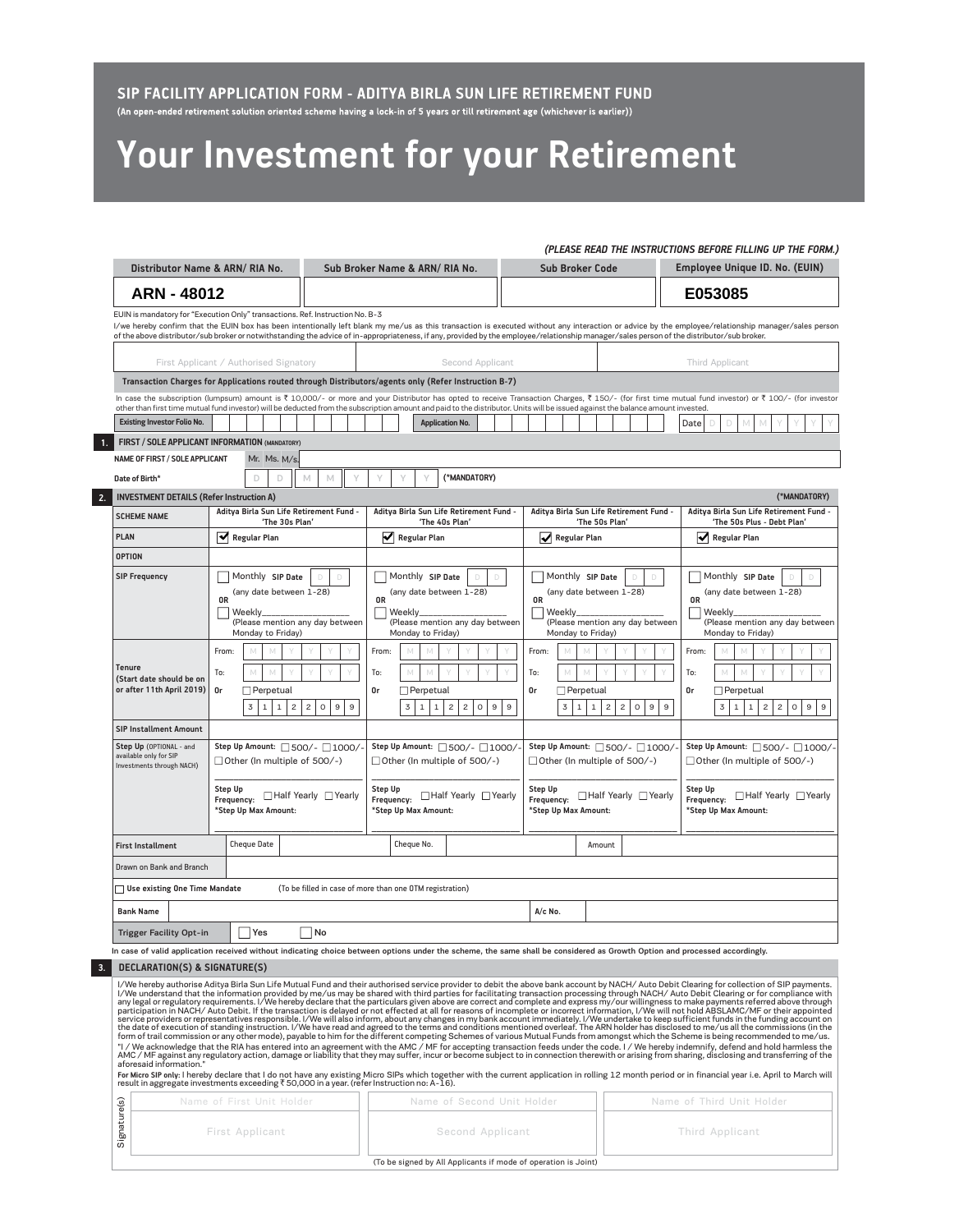## **General Instructions**

- 1. New investors who wish to enroll for SIP should fill this form in addition to the Common Application Form. Please quote the application number of the Common Application Form on this SIP Form. Details of the SIP should be provided on this form. Both Forms should be submitted together.
- Existing investors needs to fill up only this form and first purchase cheque with existing folio details. The AMC reserves the right to assign any of the existing Folio Number of the investor against multiple applications and / or subsequent purchases under this new application form lodged, with identical mode of holding and address and such other criterions and integrity checks as may be determined by the AMC from time to time.
- Note: Investors can also start a SIP without any initial Investment. New investors need to submit this application form along with Common Application Form, whereas existing investors can start SIP without initial investment by submitting this form along with existing folio details.
- 3. The name of the bank provided for OTM/ NACH/ Auto Debit should participate in local MICR clearing.
- 4. The investor hereby agrees to abide by the terms and conditions of OTM/ NACH/ Auto Debit facility of Reserve Bank of India (RBI).
- 5. SIP form should be submitted 30 days before the first Debit through NACH/ Auto Debit. In case the auto debit start date as mentioned in the form does not satisfy this condition, the first date shall be rolled over to begin from the immediately following month.
- 6. Investor should provide 9 digit MICR code and complete bank address for SIP auto debit transactions. MICR starting with 000 and end with 000 will not be acceptable.
- 7. For NFO Post dated Cheque are not allowed. SIP facility is available only through NECS/ Auto Debit. **Default Details**

#### 8. **Default Dates:**

**Monthly SIP:** In case of any ambiguity in selection of investment dates, the SIP date will be 7 of each month.

**Weekly SIP:** In case of any ambiguity in selection of investment day, the SIP day will be as 'Wednesday'.

- 9. **Default Frequency:**
- If investor fails to mention frequency the same shall be considered as 'Monthly' as default option. 10. For Regular SIP - "Default end date is December 31, 2099. In case the 'End Date' is not mentioned
- by the investor in the Form, the same would be considered as 31st December, 2099 by default". 11. **Minimum Amount**

# **For Monthly and Weekly SIP:**

Minimum 6 cheques/installments of  $\bar{t}$  500/- each with multiples of  $\bar{t}$  1/- thereafter

- 12a. The first investment cheque amount shall be considered as the first installment
- 12b. The initial/ first SIP investment amount can be different from the subsequent SIP amount provided the initial/ first SIP investment amount also confirms to the minimum SIP amount criteria of the respective scheme.
- 13. Cheques should be drawn payable at locations of Aditya Birla Sun Life AMC Limited branches & authorised centres. Non MICR / outstation post dated cheques will not be accepted for SIP.

#### 14. **Allotment of Units**

**Monthly SIP:** Incase, the SIP transaction date is a non-business day the SIP will be processed on the immediate next business day.

**Weekly SIP:** Units will be Allotted at the NAV related prices of the Monday and/or Tuesday and/or Wednesday and/or Thursday and/or Friday of every week (or next business day, if Monday and/or Tuesday and/ or Wednesday and/or Thursday and/or Friday is a non business day).

#### 15. **Discontinue / Cancellation of SIP**

The investor has the right to discontinue SIP at any time he/she so desires by sending a written request 30 calendar days in advance of the immediate next due date to any of the offices of Aditya Birla Sun Life Mutual Fund or its Authorized Collection Centres. On receipt of such request SIP will be terminated.

#### 16. **MICRO SIP :-**

- 1. As per AMFI notification and Guidelines issued on July 14, 2009, SIPs or lumpsum by eligible nvestors where aggregate (under all schemes of Mutual Fund) in a rolling 12 month period or in a financial year i.e. April to March does not exceed ₹50,000 (known as "Micro SIP") shall be exempted from the requirement of PAN.
- 2. This exemption of PAN requirement is only available to individuals (including Joint Holders, NRIs but not PIOs) and Sole proprietary firms who do not possess PAN\*. HUFs and other categories will not be eligible for this exemption.

*\* In case of joint holders, first holder must not possess a PAN.*

- 3. Please note that for availing Micro SIP, investor have to submit KYC/ KRA acknowledgement/confirmation quoting PAN Exempt KYC Reference No. (PEKRN) obtained from KYC Registration Agency (KRA) along with the application form for such investments. Eligible investors must hold only one PEKRN.
- Please note that investors holding a valid permanent Account Number (PAN) issued by Income tax Department are mandatorily required to be KYC compliant and submit the KYC/KRA acknowledgement/confirmation.
- 5. Additional Micro SIP in same folio: For Subsequent Micro SIP applications, investor can quote the existing folio number where a Micro SIP has been registered and need not resubmit the supporting document.
- In case of any deficiencies in the supporting documents or in case of the aggregate of SIP investments exceeding Micro SIP threshold, the Mutual Fund reserves the right to reject the applications.
- 7. In case the first Micro SIP installment is processed, and the application is found to be defective, the Micro SIP registration will be ceased for future installments. No refund shall be made for the units already allotted and the investors may redeem their investments.
- 17. **STEP-UP SIP**
	- 1. **Frequency for Step-Up SIP:**
	- a. **Half Yearly Step-Up SIP:** Under this option, the amount of investment through SIP installment shall be increased by amount chosen/designated by Investor post every 6th (sixth) SIP installment.
	- b. **Yearly Step-Up SIP:** Under this option, the amount of investment through SIP installment shall be increased by amount chosen/designated by Investor post every 12th (twelfth) SIP installment.
	- 2. **Minimum Step-Up SIP Amount:** ₹ 500 and in multiples of ₹ 500 thereafter.
	- 3. **Default Step-Up SIP Frequency and amount:** In case the investor fails to specify any frequency or amount for Step-Up SIP, the same shall be deemed as Yearly Step-Up SIP and  $\bar{z}$  500 respectively and the application form shall be processed accordingly. In case the investor fails to specify both, i.e. the frequency for Step-Up SIP and amount for Step-Up SIP, the application form may be processed as conventional SIP, subject to it being complete in all other aspects.
	- 4. SIP application form has "Max Cap Amt", Step up will be registered till each SIP amount reaches max cap amt. Further max cap amount would remain constant for continuing future instalments till its SIP End date.
		- OTM max amt and Cap amt should be same, if it is different then which ever is less would be considered as Cap amt.
		- If investor fails to mention the "Max Cap Amt" then step up would continue as per the frequency/step up amt mentioned on the application form considering the OTM max amt.
- 18. In case 3 (three) consecutive instalments are not honoured/failed on account of reasons attributable to the investors like insufficient balance etc. Aditya Birla Sun Life AMC Limited shall discontinue SIP registrations.

### 19. **Multi SIP Investment Details:**

- Please mention the names of the Schemes where you plan to make your investment and your preferred options. If you do not indicate your preferred options, your application would be processed based on the terms & conditions set out in the Scheme Information Document.
- The SIP frequency for Multi Scheme SIP Investment is Monthly and Weekly.
- c. If you are not investing through a Distributor, please suffix "Direct Plan" after the scheme name.
- Currently, the maximum number of Schemes in which investments can be made using a single SIP application Form shall be 4 (four). Aditya Birla Sun Life AMC Limited reserves right to extend the facility to more than 4 (four) schemes in future.

#### 20. **First Installment Details:**

- Single investment cheque should be submitted, crossed "Account Payee only" and drawn favoring "Aditya Birla Sun Life Retirement Fund".
- Please ensure that the investment cheque issued by you complies with CTS 2010 requirement Stipulated by the Reserve Bank of India. The words "CTS 2010" should appear on the face of the cheque.

Payments made by Cash/Money Order/Postal Order, Non- MICR cheques Outstation cheques are not accepted.

### 21. **Trigger Facility**

Investors opting for this facility will be able to automatically shift/switch their investments from one plan to the other based on the age of the investor. For example, if the investor has availed the trigger facility and is invested in The 30s Plan at 36 years of age then as he turns 40 his investments will automatically be switched in The 40s Plan and subsequently as he turns 50 his investments will be switched from The 40s Plan to The 50s Plan. This switch within plans based on trigger can also happen within the lock-in period.

- 1. Once the trigger option is selected, on the date of trigger all investments in the existing/ previous plan will be switched to next plan as per age.
- The trigger will be processed on the 10th of the subsequent month upon the investor attaining the relevant age. In case, the same falls on Non business day the same will be triggered on next business day. For e.g if the investor's is turning 40 on 1st Jan 2019 all investment in the previous plans will be moved to 40s plan on 10 Feb 2019.
- 3. Last Auto trigger facility can be availed at the age of 59.
- 4. Future instalments through Systematic investment in existing plan will be invested in next plan.
- The trigger will be processed within the lock-in period. The date of lock in for such units created will be considered from the original date of allotment in the previous plan(s).
- 6. The opt in for the trigger facility will be considered for the scheme at a folio level and not at a transaction or plan level.
- 7. The investor who has opted –in may choose to opt-out at least 10 working days prior to scheduled trigger date.
- 8. Any investor initiated switch to or from the source scheme during the period of units transfer under the Trigger facility would lead to termination of the trigger facility.
- This facility will not be available for units held in demat mode